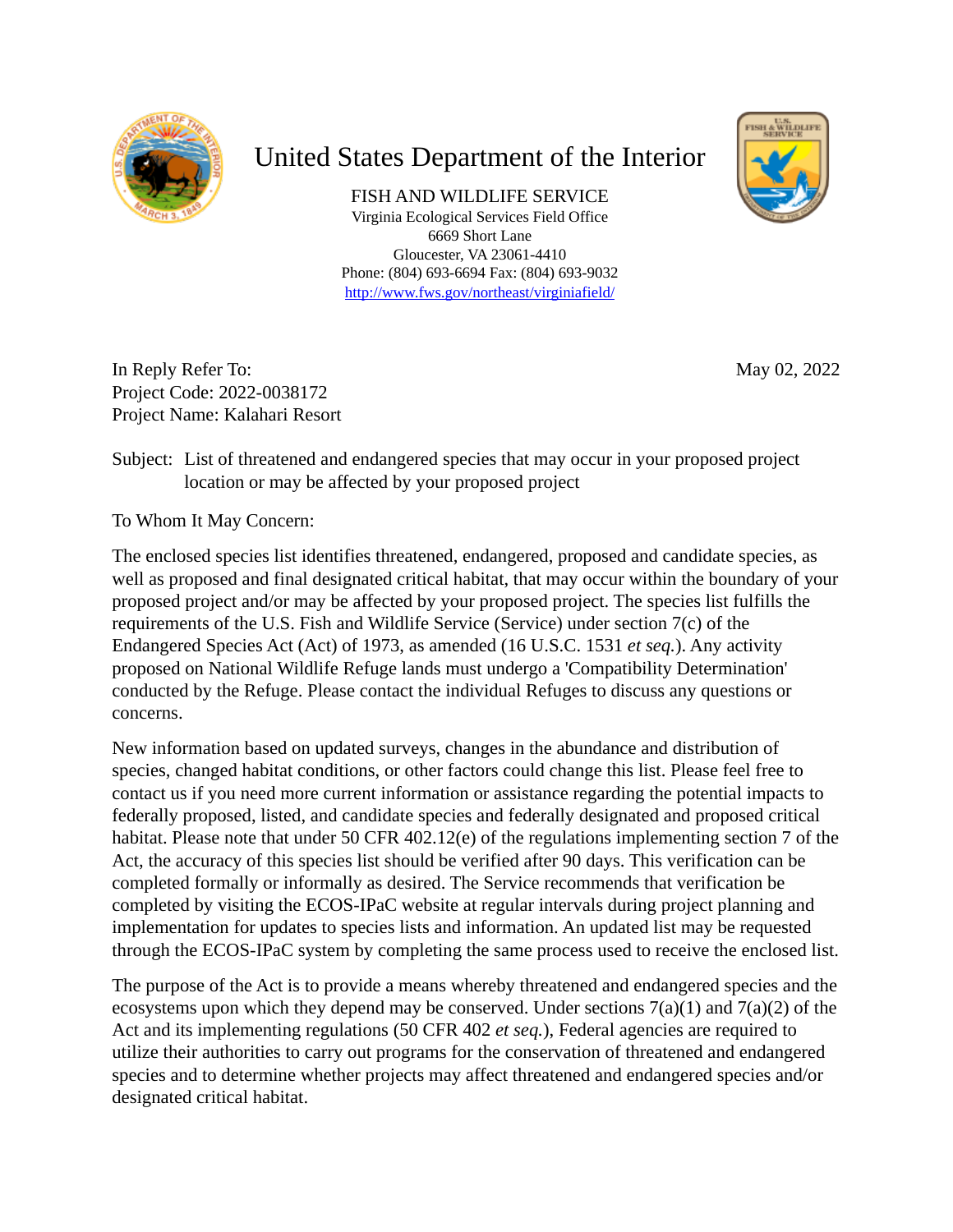A Biological Assessment is required for construction projects (or other undertakings having similar physical impacts) that are major Federal actions significantly affecting the quality of the human environment as defined in the National Environmental Policy Act (42 U.S.C. 4332(2) (c)). For projects other than major construction activities, the Service suggests that a biological evaluation similar to a Biological Assessment be prepared to determine whether the project may affect listed or proposed species and/or designated or proposed critical habitat. Recommended contents of a Biological Assessment are described at 50 CFR 402.12.

If a Federal agency determines, based on the Biological Assessment or biological evaluation, that listed species and/or designated critical habitat may be affected by the proposed project, the agency is required to consult with the Service pursuant to 50 CFR 402. In addition, the Service recommends that candidate species, proposed species and proposed critical habitat be addressed within the consultation. More information on the regulations and procedures for section 7 consultation, including the role of permit or license applicants, can be found in the "Endangered Species Consultation Handbook" at:

#### http://www.fws.gov/endangered/esa-library/pdf/TOC-GLOS.PDF

**Migratory Birds**: In addition to responsibilities to protect threatened and endangered species under the Endangered Species Act (ESA), there are additional responsibilities under the Migratory Bird Treaty Act (MBTA) and the Bald and Golden Eagle Protection Act (BGEPA) to protect native birds from project-related impacts. Any activity, intentional or unintentional, resulting in take of migratory birds, including eagles, is prohibited unless otherwise permitted by the U.S. Fish and Wildlife Service (50 C.F.R. Sec. 10.12 and 16 U.S.C. Sec. 668(a)). For more information regarding these Acts see https://www.fws.gov/birds/policies-and-regulations.php.

The MBTA has no provision for allowing take of migratory birds that may be unintentionally killed or injured by otherwise lawful activities. It is the responsibility of the project proponent to comply with these Acts by identifying potential impacts to migratory birds and eagles within applicable NEPA documents (when there is a federal nexus) or a Bird/Eagle Conservation Plan (when there is no federal nexus). Proponents should implement conservation measures to avoid or minimize the production of project-related stressors or minimize the exposure of birds and their resources to the project-related stressors. For more information on avian stressors and recommended conservation measures see https://www.fws.gov/birds/bird-enthusiasts/threats-tobirds.php.

In addition to MBTA and BGEPA, Executive Order 13186: *Responsibilities of Federal Agencies to Protect Migratory Birds*, obligates all Federal agencies that engage in or authorize activities that might affect migratory birds, to minimize those effects and encourage conservation measures that will improve bird populations. Executive Order 13186 provides for the protection of both migratory birds and migratory bird habitat. For information regarding the implementation of Executive Order 13186, please visit https://www.fws.gov/birds/policies-and-regulations/ executive-orders/e0-13186.php.

We appreciate your concern for threatened and endangered species. The Service encourages Federal agencies to include conservation of threatened and endangered species into their project planning to further the purposes of the Act. Please include the Project Code in the header of this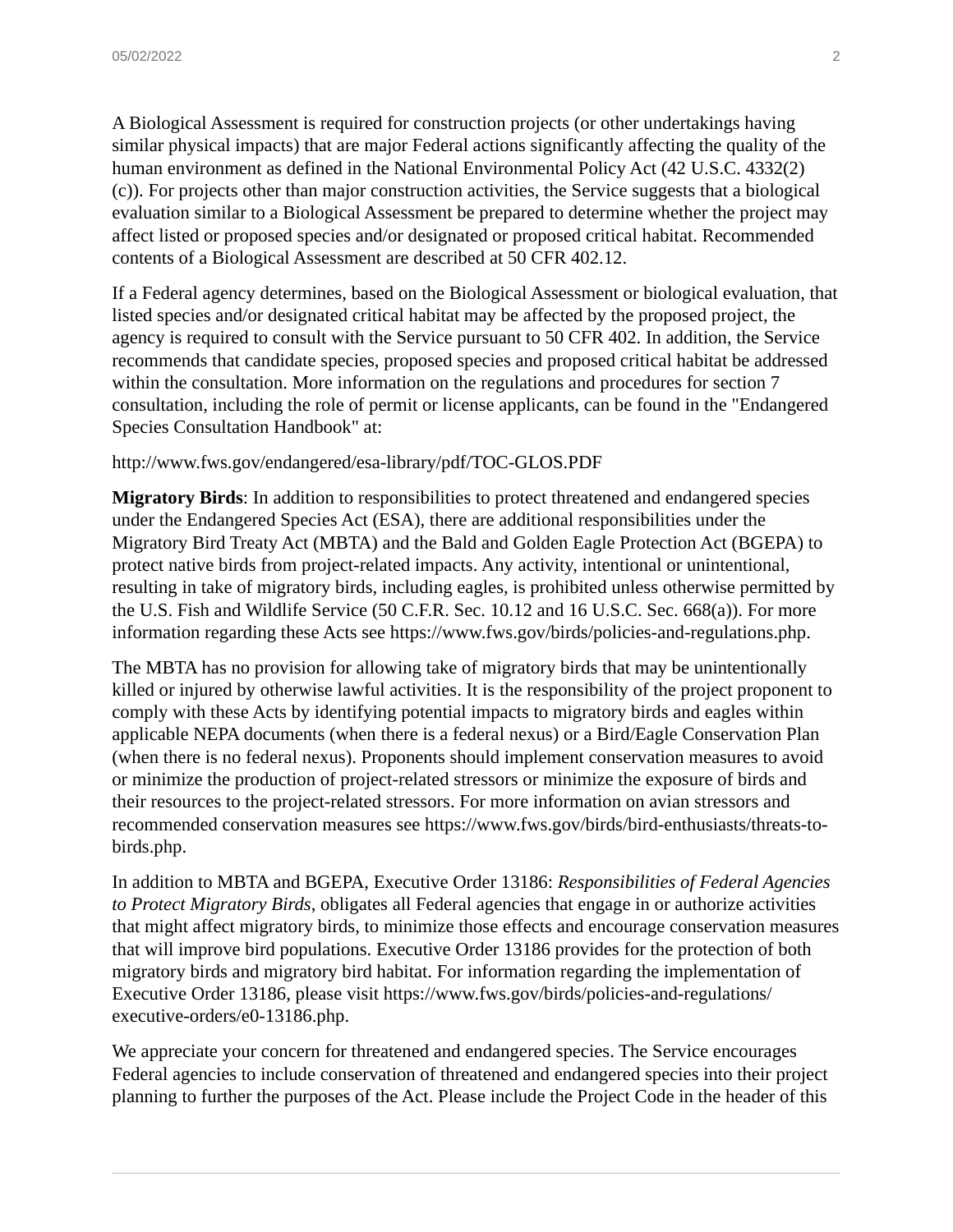letter with any request for consultation or correspondence about your project that you submit to our office.

Attachment(s):

- **•** Official Species List
- **USFWS National Wildlife Refuges and Fish Hatcheries**
- **•** Migratory Birds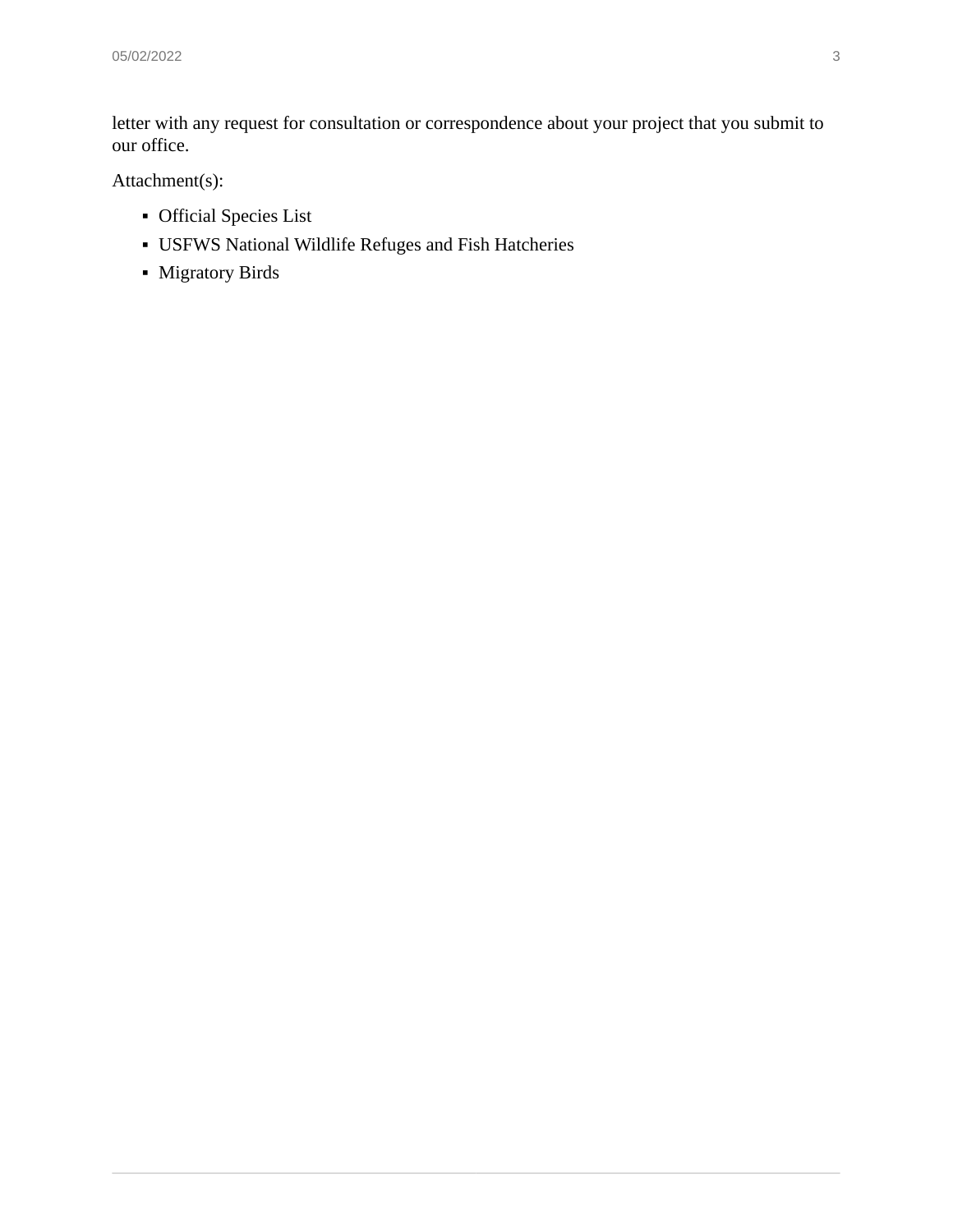# **Official Species List**

This list is provided pursuant to Section 7 of the Endangered Species Act, and fulfills the requirement for Federal agencies to "request of the Secretary of the Interior information whether any species which is listed or proposed to be listed may be present in the area of a proposed action".

This species list is provided by:

#### **Virginia Ecological Services Field Office** 6669 Short Lane Gloucester, VA 23061-4410 (804) 693-6694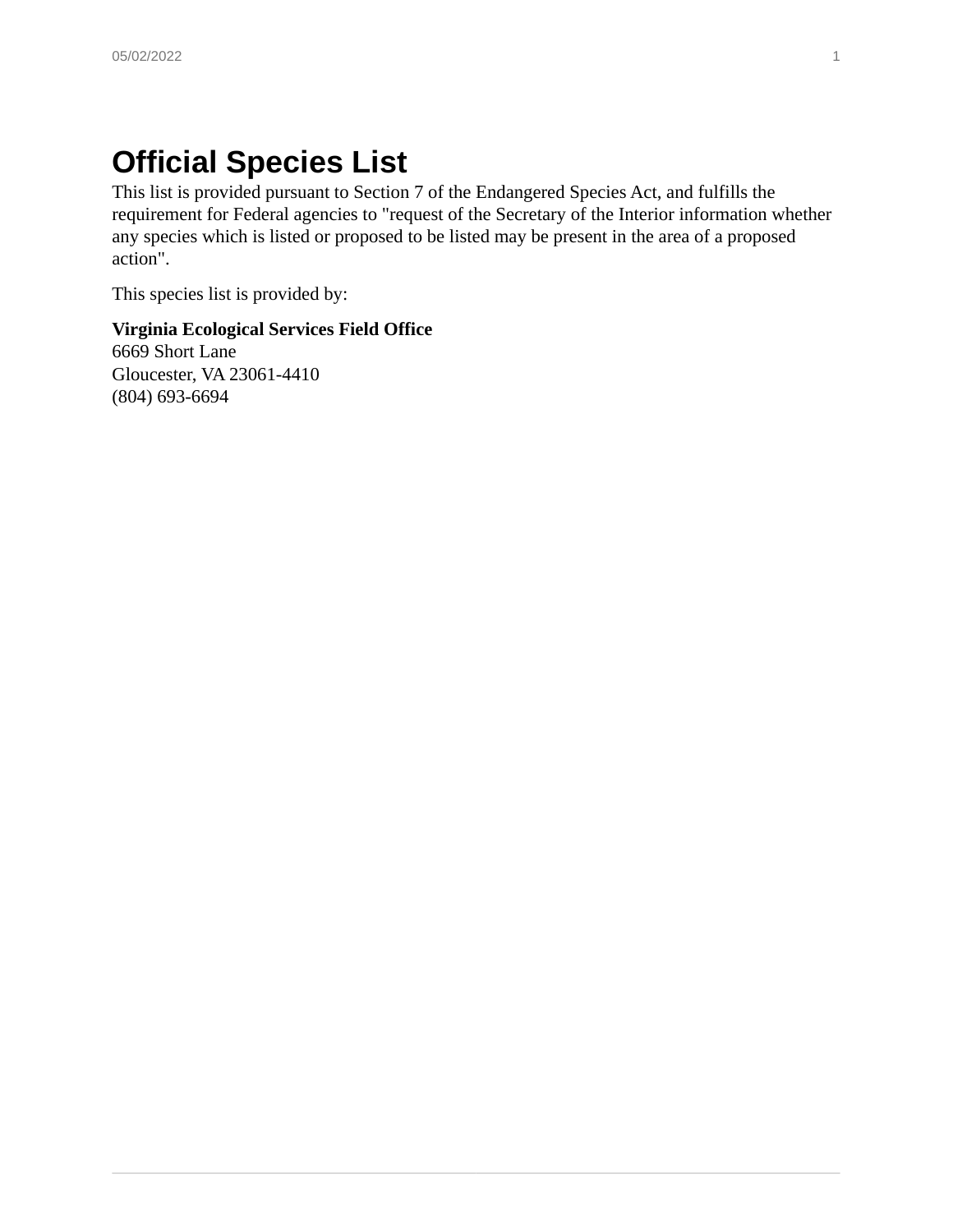# **Project Summary**<br>**Project Code:** 2022-0

Project Code: 2022-0038172 Event Code: None Project Name: Kalahari Resort Project Type: Commercial Development Project Description: resort and convention center Project Location:

Approximate location of the project can be viewed in Google Maps: [https://](https://www.google.com/maps/@38.12250815,-77.51875321559328,14z) [www.google.com/maps/@38.12250815,-77.51875321559328,14z](https://www.google.com/maps/@38.12250815,-77.51875321559328,14z)



Counties: Spotsylvania County, Virginia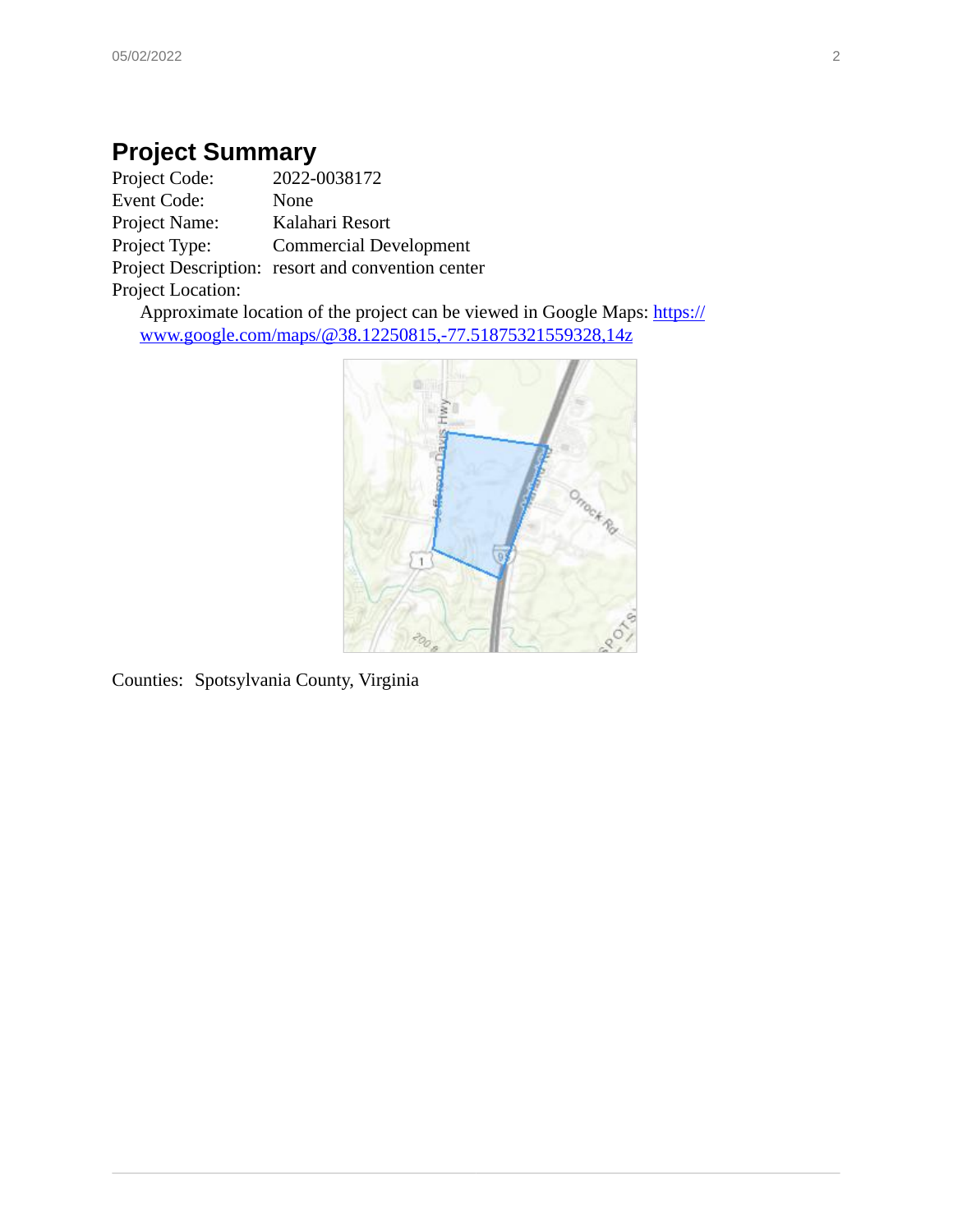### **Endangered Species Act Species**

There is a total of 2 threatened, endangered, or candidate species on this species list.

Species on this list should be considered in an effects analysis for your project and could include species that exist in another geographic area. For example, certain fish may appear on the species list because a project could affect downstream species.

IPaC does not display listed species or critical habitats under the sole jurisdiction of NOAA Fisheries<sup>[1](#page-5-0)</sup>, as USFWS does not have the authority to speak on behalf of NOAA and the Department of Commerce.

See the "Critical habitats" section below for those critical habitats that lie wholly or partially within your project area under this office's jurisdiction. Please contact the designated FWS office if you have questions.

<span id="page-5-0"></span>1. [NOAA Fisheries](https://www.fisheries.noaa.gov/), also known as the National Marine Fisheries Service (NMFS), is an office of the National Oceanic and Atmospheric Administration within the Department of Commerce.

#### **Mammals**

| <b>NAME</b>                                                                                                                                                           | <b>STATUS</b>     |
|-----------------------------------------------------------------------------------------------------------------------------------------------------------------------|-------------------|
| Northern Long-eared Bat Myotis septentrionalis<br>No critical habitat has been designated for this species.<br>Species profile: https://ecos.fws.gov/ecp/species/9045 | <b>Threatened</b> |
| <b>Insects</b><br><b>NAME</b>                                                                                                                                         | <b>STATUS</b>     |
| Monarch Butterfly Danaus plexippus<br>No critical habitat has been designated for this species.<br>Species profile: https://ecos.fws.gov/ecp/species/9743             | Candidate         |

#### **Critical habitats**

THERE ARE NO CRITICAL HABITATS WITHIN YOUR PROJECT AREA UNDER THIS OFFICE'S JURISDICTION.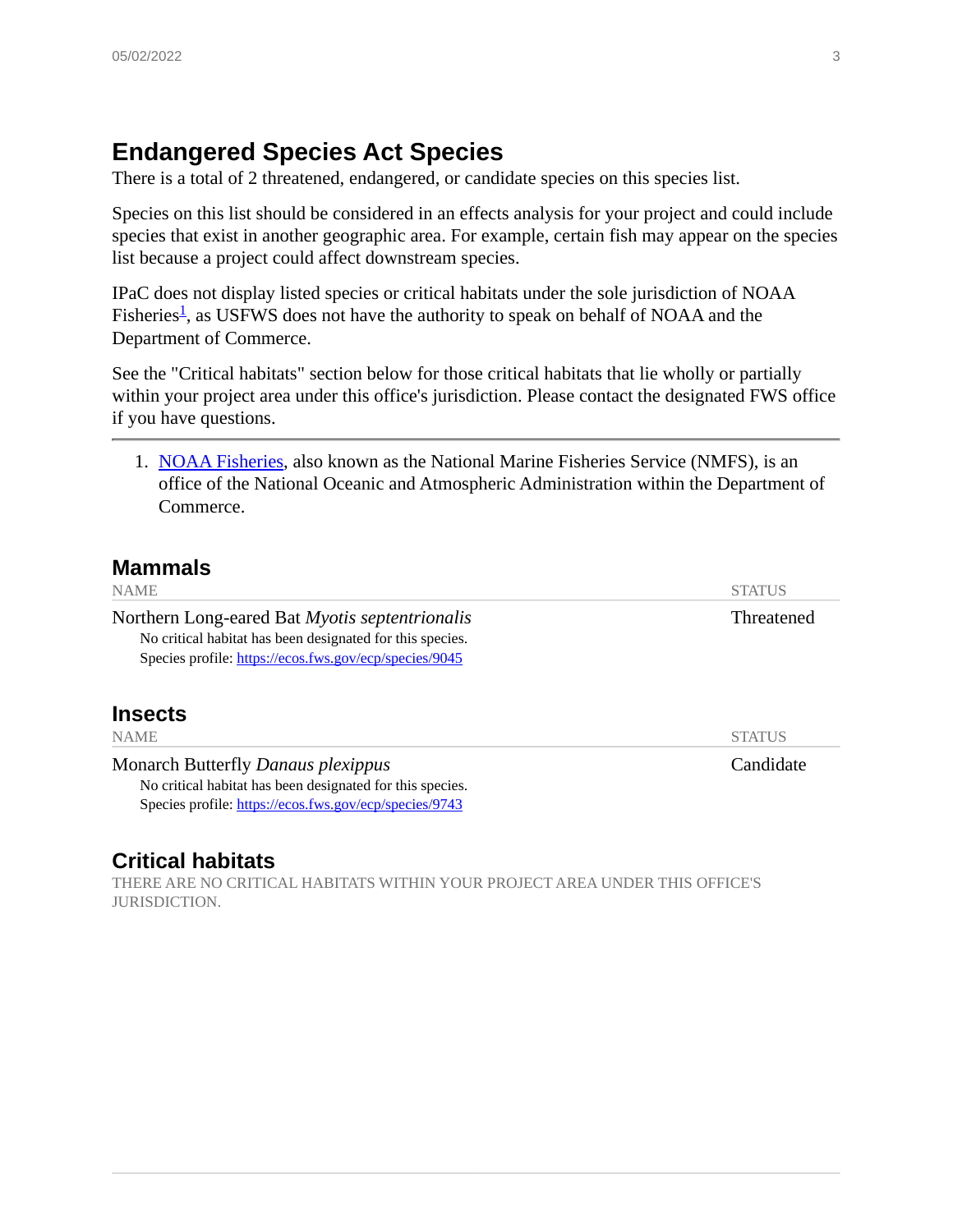# **USFWS National Wildlife Refuge Lands And Fish Hatcheries**

Any activity proposed on lands managed by the **National Wildlife Refuge** system must undergo a 'Compatibility Determination' conducted by the Refuge. Please contact the individual Refuges to discuss any questions or concerns.

THERE ARE NO REFUGE LANDS OR FISH HATCHERIES WITHIN YOUR PROJECT AREA.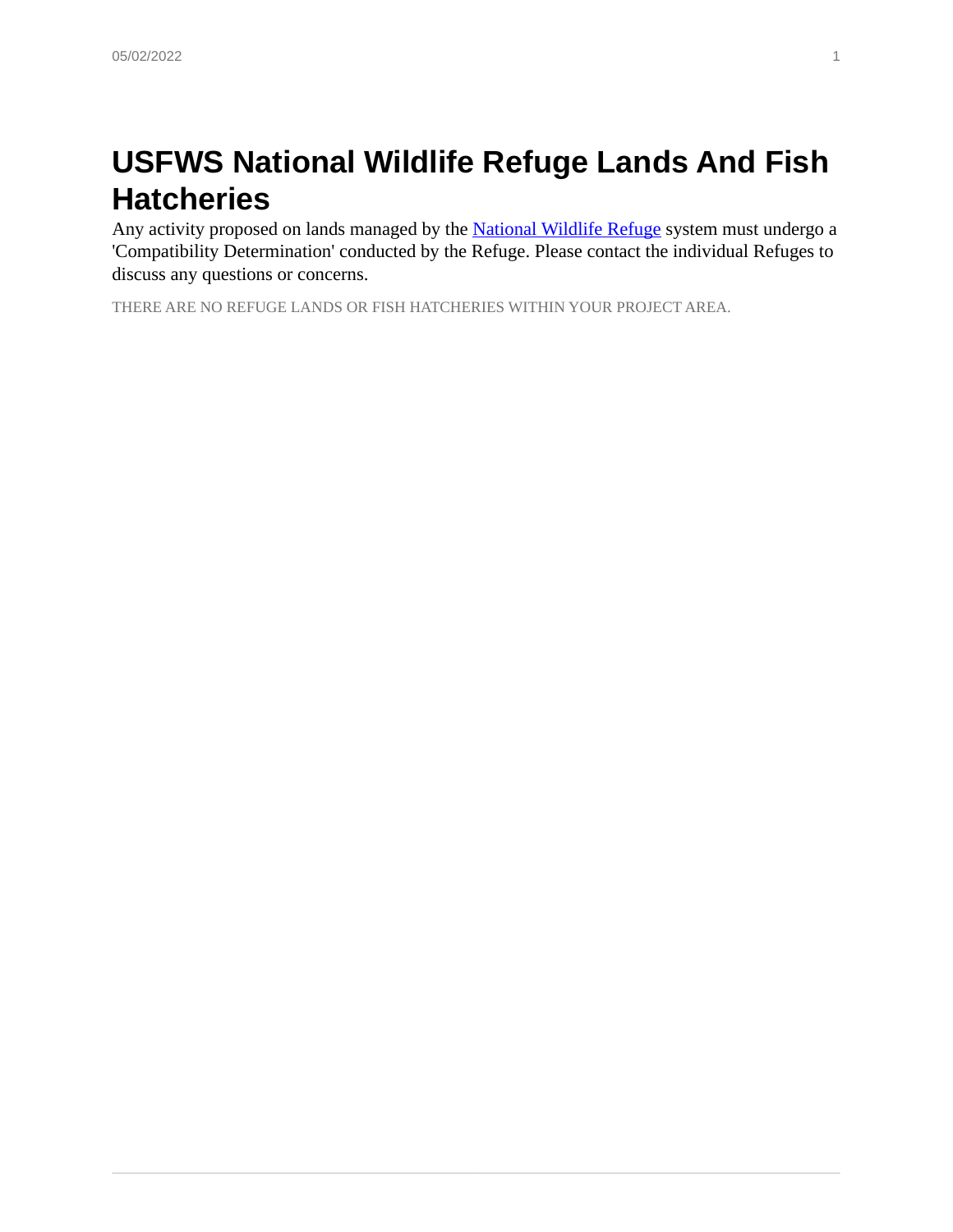# **Migratory Birds**

Certain birds are protected under the Migratory Bird Treaty  $Act^{\underline{1}}$  $Act^{\underline{1}}$  $Act^{\underline{1}}$  and the Bald and Golden Eagle Protection Act<sup>[2](#page-7-1)</sup>.

Any person or organization who plans or conducts activities that may result in impacts to migratory birds, eagles, and their habitats should follow appropriate regulations and consider implementing appropriate conservation measures, as described [below](#page-9-0).

- <span id="page-7-0"></span>1. The [Migratory Birds Treaty Act](https://www.fws.gov/birds/policies-and-regulations/laws-legislations/migratory-bird-treaty-act.php) of 1918.
- <span id="page-7-1"></span>2. The **[Bald and Golden Eagle Protection Act](https://www.fws.gov/birds/policies-and-regulations/laws-legislations/bald-and-golden-eagle-protection-act.php) of 1940.**
- 3. 50 C.F.R. Sec. 10.12 and 16 U.S.C. Sec. 668(a)

The birds listed below are birds of particular concern either because they occur on the [USFWS](https://www.fws.gov/program/migratory-birds/species) [Birds of Conservation Concern](https://www.fws.gov/program/migratory-birds/species) (BCC) list or warrant special attention in your project location. To learn more about the levels of concern for birds on your list and how this list is generated, see the FAQ [below](#page-9-0). This is not a list of every bird you may find in this location, nor a guarantee that every bird on this list will be found in your project area. To see exact locations of where birders and the general public have sighted birds in and around your project area, visit the  $E$ -bird data [mapping tool](http://ebird.org/ebird/map/) (Tip: enter your location, desired date range and a species on your list). For projects that occur off the Atlantic Coast, additional maps and models detailing the relative occurrence and abundance of bird species on your list are available. Links to additional information about Atlantic Coast birds, and other important information about your migratory bird list, including how to properly interpret and use your migratory bird report, can be found [below](#page-9-0).

For guidance on when to schedule activities or implement avoidance and minimization measures to reduce impacts to migratory birds on your list, click on the PROBABILITY OF PRESENCE SUMMARY at the top of your list to see when these birds are most likely to be present and breeding in your project area.

| <b>NAME</b>                                                                                                                                                                                                                                                      | <b>BREEDING</b><br><b>SEASON</b> |
|------------------------------------------------------------------------------------------------------------------------------------------------------------------------------------------------------------------------------------------------------------------|----------------------------------|
| Bald Eagle Haliaeetus leucocephalus<br>This is not a Bird of Conservation Concern (BCC) in this area, but warrants attention<br>because of the Eagle Act or for potential susceptibilities in offshore areas from certain types<br>of development or activities. | Breeds Sep 1 to<br>Jul 31        |
| Prairie Warbler Dendroica discolor<br>This is a Bird of Conservation Concern (BCC) throughout its range in the continental USA<br>and Alaska.                                                                                                                    | Breeds May 1<br>to Jul 31        |
| Red-headed Woodpecker Melanerpes erythrocephalus<br>This is a Bird of Conservation Concern (BCC) throughout its range in the continental USA<br>and Alaska.                                                                                                      | Breeds May 10<br>to Sep 10       |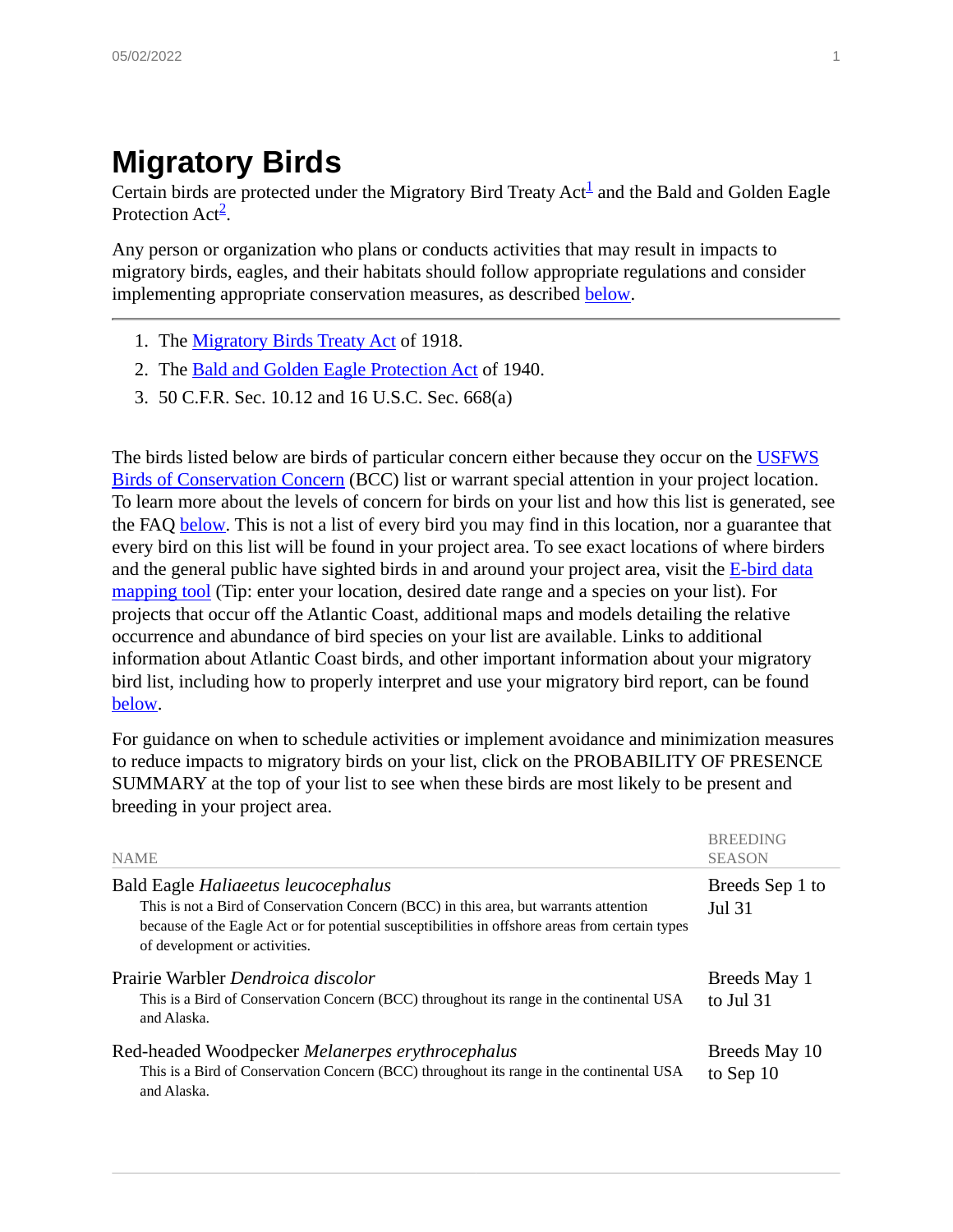| <b>NAME</b>                                                                                                                  | <b>BREEDING</b><br><b>SEASON</b> |
|------------------------------------------------------------------------------------------------------------------------------|----------------------------------|
| Wood Thrush Hylocichla mustelina<br>This is a Bird of Conservation Concern (BCC) throughout its range in the continental USA | Breeds May 10<br>to Aug 31       |
| and Alaska.                                                                                                                  |                                  |

## **Probability Of Presence Summary**

The graphs below provide our best understanding of when birds of concern are most likely to be present in your project area. This information can be used to tailor and schedule your project activities to avoid or minimize impacts to birds. Please make sure you read and understand the FAQ "Proper Interpretation and Use of Your Migratory Bird Report" before using or attempting to interpret this report.

#### **Probability of Presence** ( )

Each green bar represents the bird's relative probability of presence in the 10km grid cell(s) your project overlaps during a particular week of the year. (A year is represented as 12 4-week months.) A taller bar indicates a higher probability of species presence. The survey effort (see below) can be used to establish a level of confidence in the presence score. One can have higher confidence in the presence score if the corresponding survey effort is also high.

How is the probability of presence score calculated? The calculation is done in three steps:

- 1. The probability of presence for each week is calculated as the number of survey events in the week where the species was detected divided by the total number of survey events for that week. For example, if in week 12 there were 20 survey events and the Spotted Towhee was found in 5 of them, the probability of presence of the Spotted Towhee in week 12 is 0.25.
- 2. To properly present the pattern of presence across the year, the relative probability of presence is calculated. This is the probability of presence divided by the maximum probability of presence across all weeks. For example, imagine the probability of presence in week 20 for the Spotted Towhee is 0.05, and that the probability of presence at week 12 (0.25) is the maximum of any week of the year. The relative probability of presence on week 12 is  $0.25/0.25 = 1$ ; at week 20 it is  $0.05/0.25 = 0.2$ .
- 3. The relative probability of presence calculated in the previous step undergoes a statistical conversion so that all possible values fall between 0 and 10, inclusive. This is the probability of presence score.

#### **Breeding Season** ( )

Yellow bars denote a very liberal estimate of the time-frame inside which the bird breeds across its entire range. If there are no yellow bars shown for a bird, it does not breed in your project area.

#### **Survey Effort** (1)

Vertical black lines superimposed on probability of presence bars indicate the number of surveys performed for that species in the 10km grid cell(s) your project area overlaps. The number of surveys is expressed as a range, for example, 33 to 64 surveys.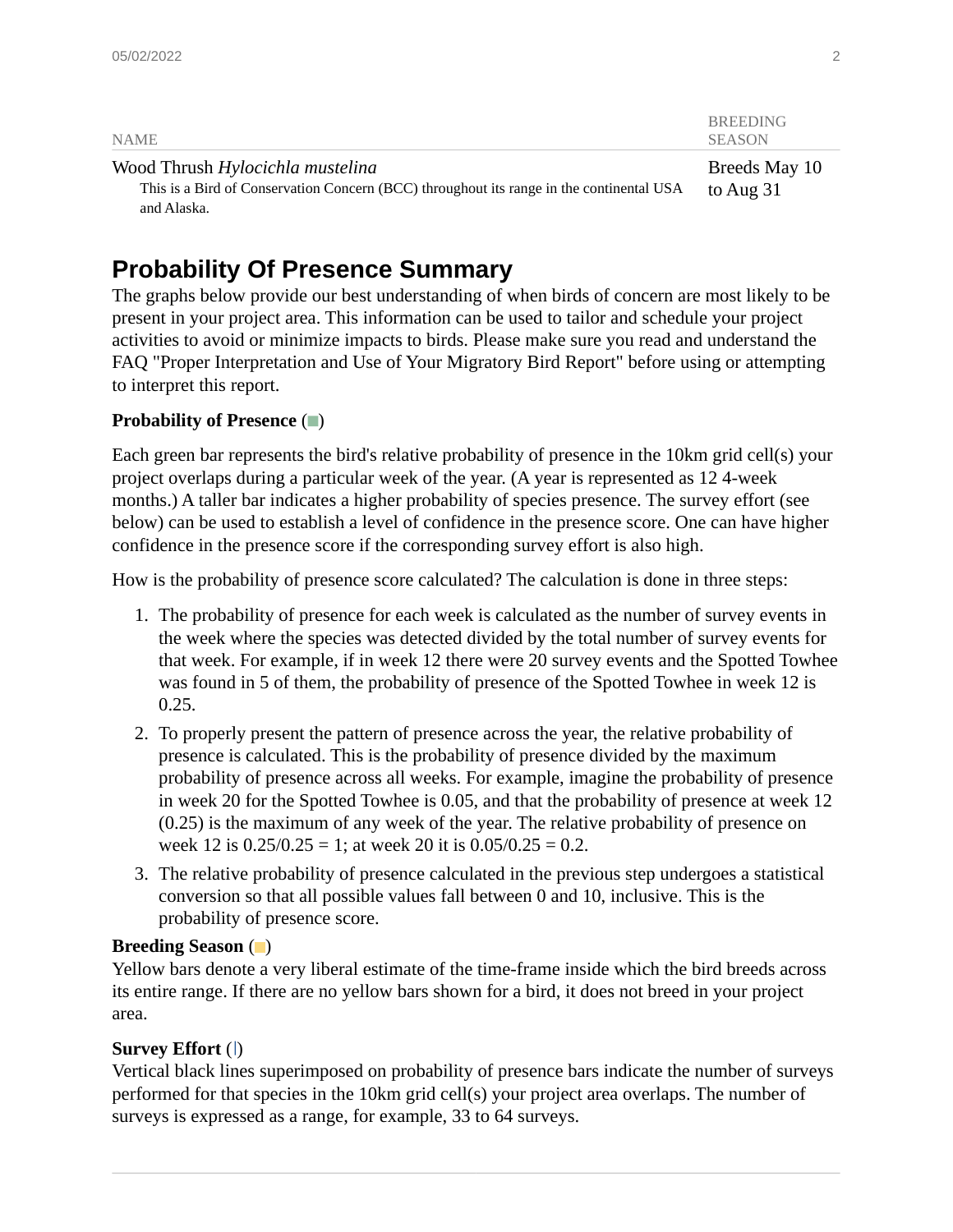#### **No Data**  $(-)$

A week is marked as having no data if there were no survey events for that week.

#### **Survey Timeframe**

Surveys from only the last 10 years are used in order to ensure delivery of currently relevant information. The exception to this is areas off the Atlantic coast, where bird returns are based on all years of available data, since data in these areas is currently much more sparse.



Additional information can be found using the following links:

- **Eirds of Conservation Concern <https://www.fws.gov/program/migratory-birds/species>**
- **Measures for avoiding and minimizing impacts to birds [https://www.fws.gov/library/](https://www.fws.gov/library/collections/avoiding-and-minimizing-incidental-take-migratory-birds)** [collections/avoiding-and-minimizing-incidental-take-migratory-birds](https://www.fws.gov/library/collections/avoiding-and-minimizing-incidental-take-migratory-birds)
- Nationwide conservation measures for birds [https://www.fws.gov/sites/default/files/](https://www.fws.gov/sites/default/files/documents/nationwide-standard-conservation-measures.pdf) [documents/nationwide-standard-conservation-measures.pdf](https://www.fws.gov/sites/default/files/documents/nationwide-standard-conservation-measures.pdf)

### <span id="page-9-0"></span>**Migratory Birds FAQ**

#### **Tell me more about conservation measures I can implement to avoid or minimize impacts to migratory birds.**

[Nationwide Conservation Measures](https://www.fws.gov/sites/default/files/documents/nationwide-standard-conservation-measures.pdf) describes measures that can help avoid and minimize impacts to all birds at any location year round. Implementation of these measures is particularly important when birds are most likely to occur in the project area. When birds may be breeding in the area, identifying the locations of any active nests and avoiding their destruction is a very helpful impact minimization measure. To see when birds are most likely to occur and be breeding in your project area, view the Probability of Presence Summary. [Additional measures](https://www.fws.gov/library/collections/avoiding-and-minimizing-incidental-take-migratory-birds) or [permits](https://www.fws.gov/birds/policies-and-regulations/permits.php) may be advisable depending on the type of activity you are conducting and the type of infrastructure or bird species present on your project site.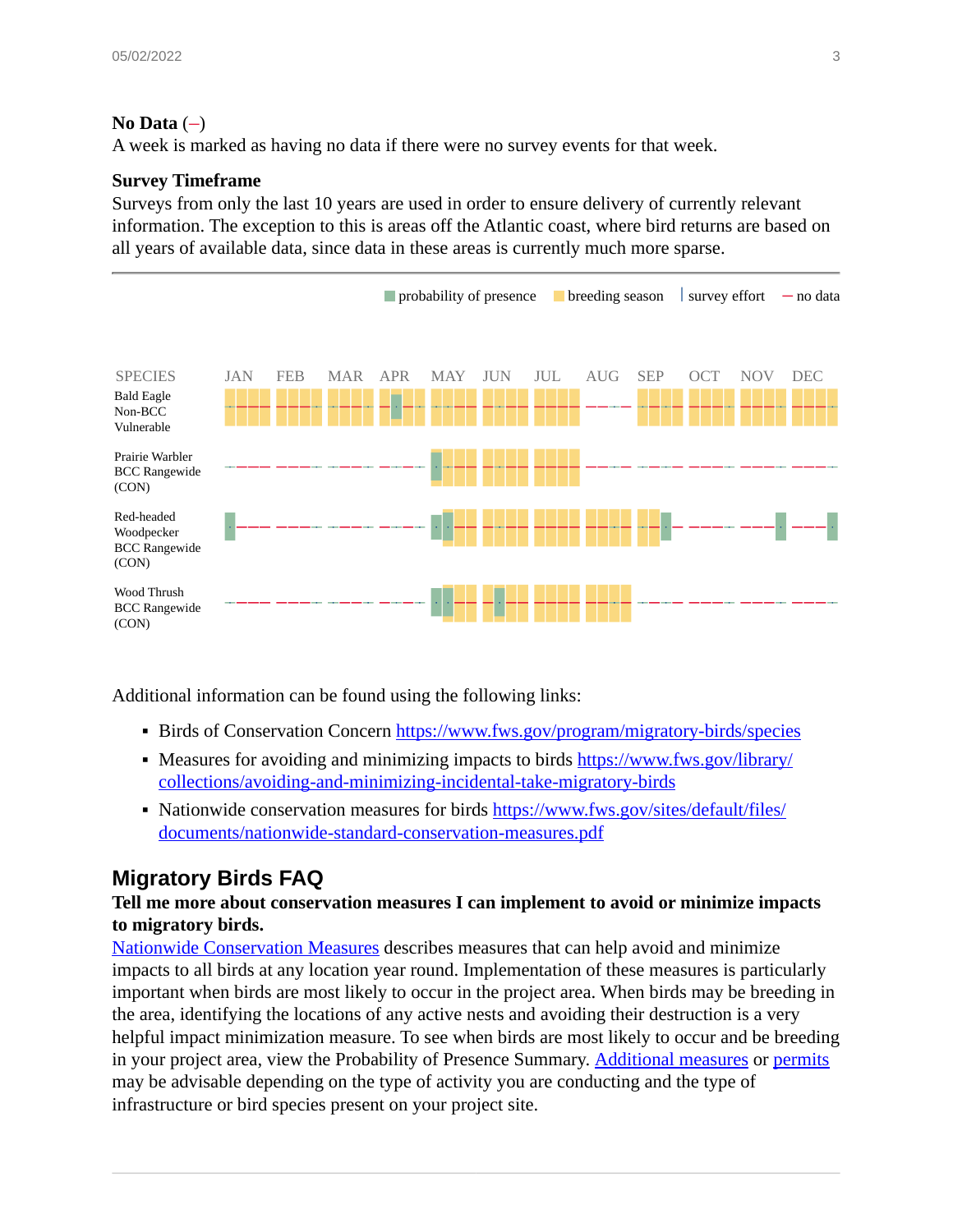#### **What does IPaC use to generate the migratory birds potentially occurring in my specified location?**

The Migratory Bird Resource List is comprised of USFWS [Birds of Conservation Concern](https://www.fws.gov/program/migratory-birds/species) [\(BCC\)](https://www.fws.gov/program/migratory-birds/species) and other species that may warrant special attention in your project location.

The migratory bird list generated for your project is derived from data provided by the [Avian](http://www.avianknowledge.net/) [Knowledge Network \(AKN\)](http://www.avianknowledge.net/). The AKN data is based on a growing collection of [survey, banding,](https://data.pointblue.org/api/v3/annual-summaries-about-data-types.html) [and citizen science datasets](https://data.pointblue.org/api/v3/annual-summaries-about-data-types.html) and is queried and filtered to return a list of those birds reported as occurring in the 10km grid cell(s) which your project intersects, and that have been identified as warranting special attention because they are a BCC species in that area, an eagle [\(Eagle Act](https://www.fws.gov/birds/management/managed-species/eagle-management.php) requirements may apply), or a species that has a particular vulnerability to offshore activities or development.

Again, the Migratory Bird Resource list includes only a subset of birds that may occur in your project area. It is not representative of all birds that may occur in your project area. To get a list of all birds potentially present in your project area, please visit the [AKN Phenology Tool](http://avianknowledge.net/index.php/phenology-tool/).

#### **What does IPaC use to generate the probability of presence graphs for the migratory birds potentially occurring in my specified location?**

The probability of presence graphs associated with your migratory bird list are based on data provided by the [Avian Knowledge Network \(AKN\).](http://www.avianknowledge.net/) This data is derived from a growing collection of [survey, banding, and citizen science datasets .](https://data.pointblue.org/api/v3/annual-summaries-about-data-types.html)

Probability of presence data is continuously being updated as new and better information becomes available. To learn more about how the probability of presence graphs are produced and how to interpret them, go the Probability of Presence Summary and then click on the "Tell me about these graphs" link.

#### **How do I know if a bird is breeding, wintering, migrating or present year-round in my project area?**

To see what part of a particular bird's range your project area falls within (i.e. breeding, wintering, migrating or year-round), you may refer to the following resources: [The Cornell Lab](https://www.allaboutbirds.org/guide/search/) [of Ornithology All About Birds Bird Guide](https://www.allaboutbirds.org/guide/search/), or (if you are unsuccessful in locating the bird of interest there), the [Cornell Lab of Ornithology Neotropical Birds guide](https://neotropical.birds.cornell.edu/Species-Account/nb/home). If a bird on your migratory bird species list has a breeding season associated with it, if that bird does occur in your project area, there may be nests present at some point within the timeframe specified. If "Breeds elsewhere" is indicated, then the bird likely does not breed in your project area.

#### **What are the levels of concern for migratory birds?**

Migratory birds delivered through IPaC fall into the following distinct categories of concern:

- 1. "BCC Rangewide" birds are **Birds of Conservation Concern** (BCC) that are of concern throughout their range anywhere within the USA (including Hawaii, the Pacific Islands, Puerto Rico, and the Virgin Islands);
- 2. "BCC BCR" birds are BCCs that are of concern only in particular Bird Conservation Regions (BCRs) in the continental USA; and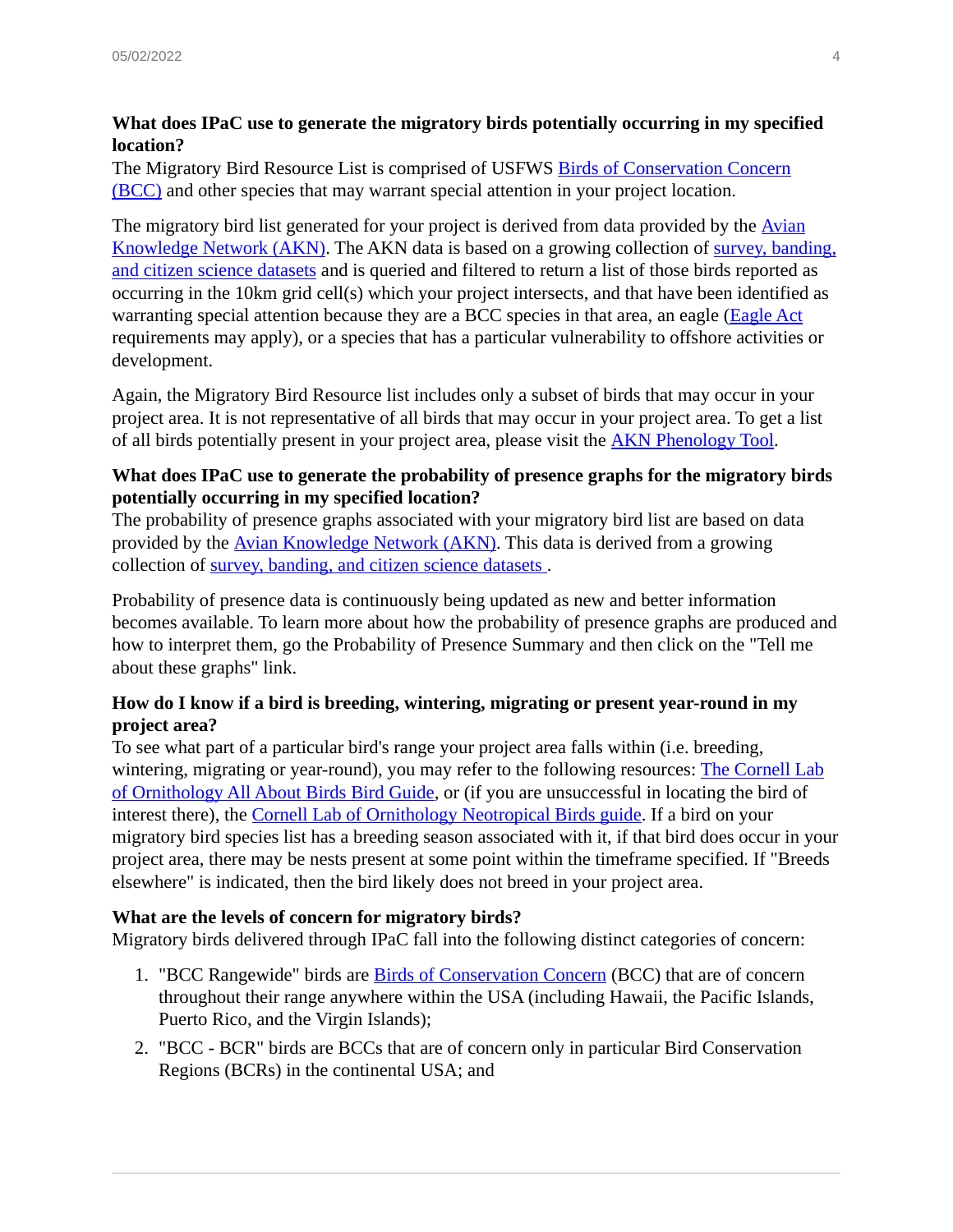3. "Non-BCC - Vulnerable" birds are not BCC species in your project area, but appear on your list either because of the **Eagle Act** requirements (for eagles) or (for non-eagles) potential susceptibilities in offshore areas from certain types of development or activities (e.g. offshore energy development or longline fishing).

Although it is important to try to avoid and minimize impacts to all birds, efforts should be made, in particular, to avoid and minimize impacts to the birds on this list, especially eagles and BCC species of rangewide concern. For more information on conservation measures you can implement to help avoid and minimize migratory bird impacts and requirements for eagles, please see the FAQs for these topics.

#### **Details about birds that are potentially affected by offshore projects**

For additional details about the relative occurrence and abundance of both individual bird species and groups of bird species within your project area off the Atlantic Coast, please visit the [Northeast Ocean Data Portal](http://www.northeastoceandata.org/data-explorer/?birds). The Portal also offers data and information about other taxa besides birds that may be helpful to you in your project review. Alternately, you may download the bird model results files underlying the portal maps through the [NOAA NCCOS Integrative Statistical](https://coastalscience.noaa.gov/project/statistical-modeling-marine-bird-distributions/) [Modeling and Predictive Mapping of Marine Bird Distributions and Abundance on the Atlantic](https://coastalscience.noaa.gov/project/statistical-modeling-marine-bird-distributions/) [Outer Continental Shelf](https://coastalscience.noaa.gov/project/statistical-modeling-marine-bird-distributions/) project webpage.

Bird tracking data can also provide additional details about occurrence and habitat use throughout the year, including migration. Models relying on survey data may not include this information. For additional information on marine bird tracking data, see the *[Diving Bird Study](http://www.boem.gov/AT-12-02/)* and the [nanotag studies](http://www.boem.gov/AT-13-01/) or contact [Caleb Spiegel](mailto:Caleb_Spiegel@fws.gov) or [Pam Loring.](mailto:Pamela_Loring@fws.gov)

#### **What if I have eagles on my list?**

If your project has the potential to disturb or kill eagles, you may need to [obtain a permit](https://fwsepermits.servicenowservices.com/fws) to avoid violating the Eagle Act should such impacts occur.

#### **Proper Interpretation and Use of Your Migratory Bird Report**

The migratory bird list generated is not a list of all birds in your project area, only a subset of birds of priority concern. To learn more about how your list is generated, and see options for identifying what other birds may be in your project area, please see the FAQ "What does IPaC use to generate the migratory birds potentially occurring in my specified location". Please be aware this report provides the "probability of presence" of birds within the 10 km grid cell(s) that overlap your project; not your exact project footprint. On the graphs provided, please also look carefully at the survey effort (indicated by the black vertical bar) and for the existence of the "no data" indicator (a red horizontal bar). A high survey effort is the key component. If the survey effort is high, then the probability of presence score can be viewed as more dependable. In contrast, a low survey effort bar or no data bar means a lack of data and, therefore, a lack of certainty about presence of the species. This list is not perfect; it is simply a starting point for identifying what birds of concern have the potential to be in your project area, when they might be there, and if they might be breeding (which means nests might be present). The list helps you know what to look for to confirm presence, and helps guide you in knowing when to implement conservation measures to avoid or minimize potential impacts from your project activities, should presence be confirmed. To learn more about conservation measures, visit the FAQ "Tell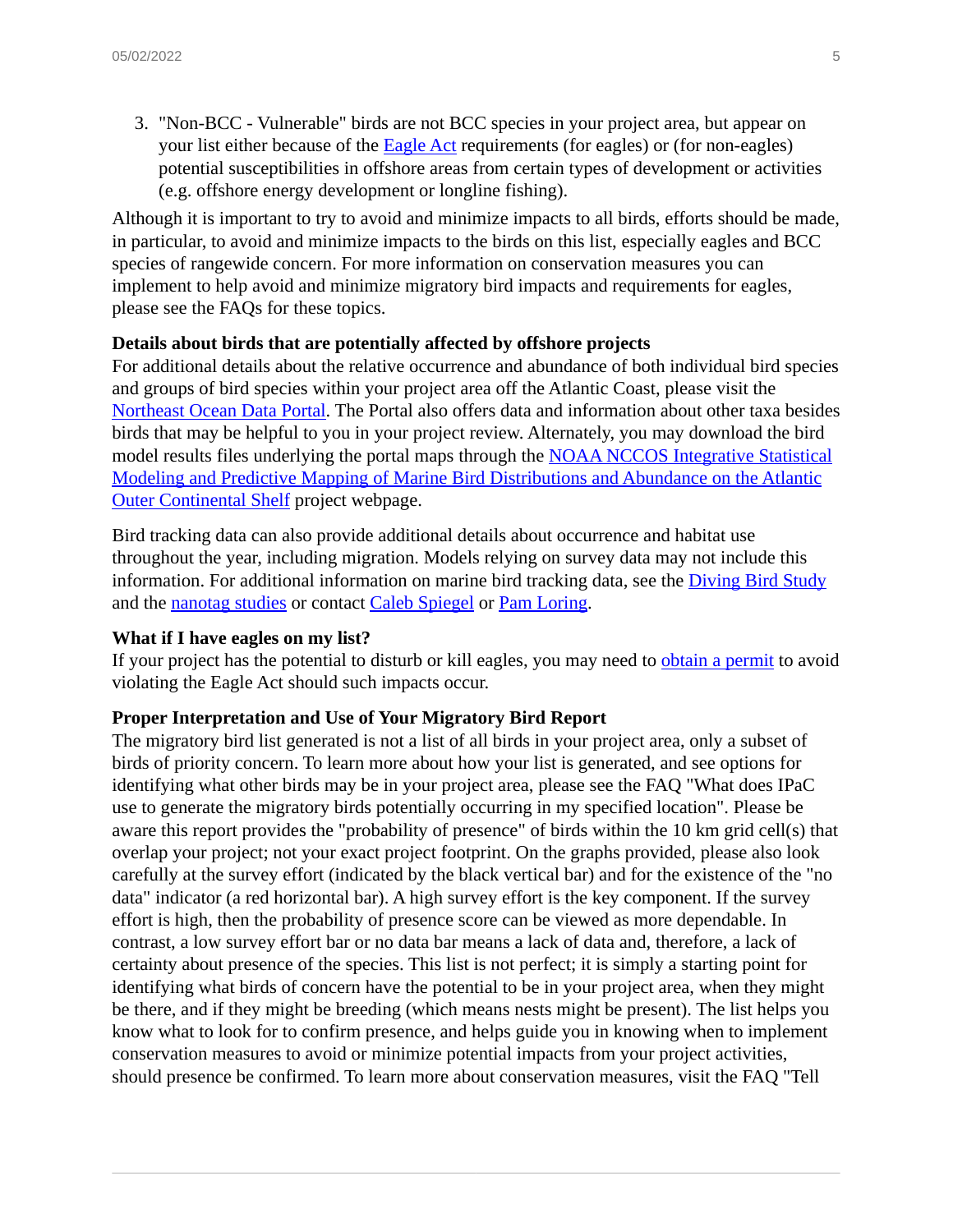me about conservation measures I can implement to avoid or minimize impacts to migratory birds" at the bottom of your migratory bird trust resources page.